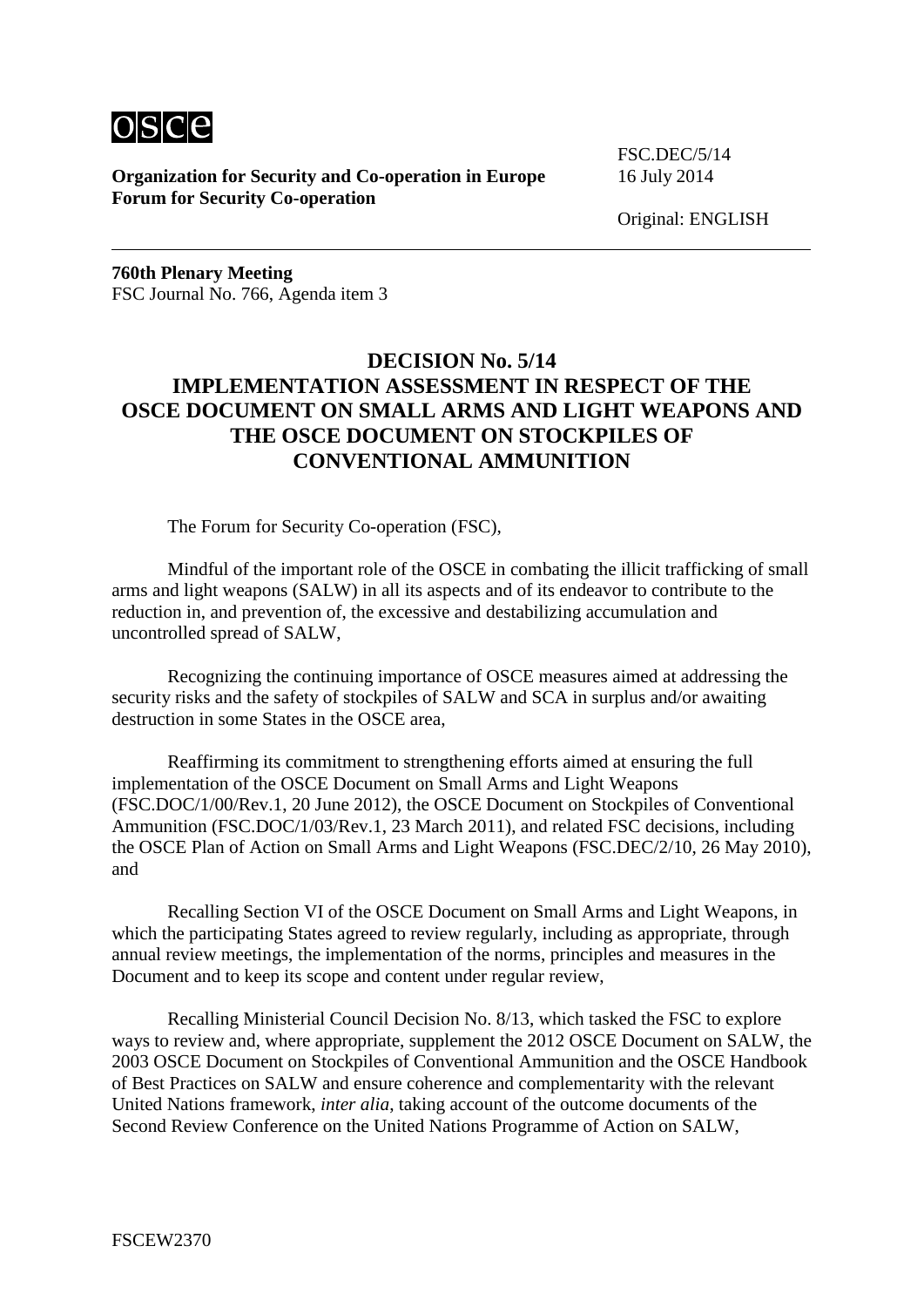Noting the commitments contained in the outcome documents of the Second and Fifth United Nations Conference to Review Progress Made in the Implementation of the Programme of Action to Prevent, Combat and Eradicate the Illicit Trade in Small Arms and Light Weapons in All Its Aspects to enhance, as appropriate, synergies between the Programme of Action and relevant subregional and regional instruments, as well as to encourage relevant regional and international organizations to convene regional meetings in preparation for, and/or to follow up on the meetings on the Programme of Action,

Decides to:

Organize an implementation assessment meeting on 23 and 24 September 2014;

Task the OSCE Secretariat to support the organization of this meeting;

Invite the OSCE participating States to consider providing extrabudgetary contributions for the meeting.